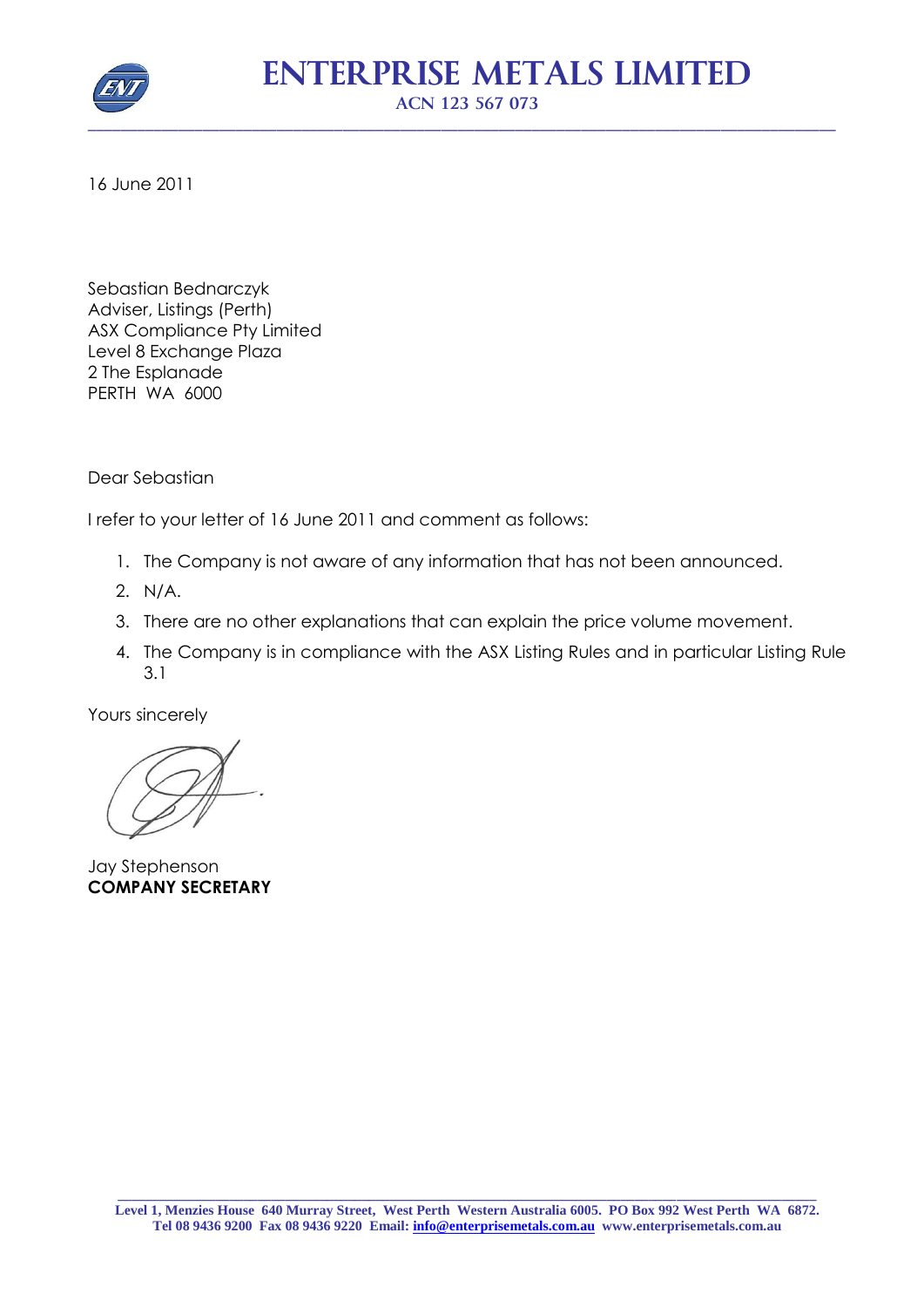

ASX Compliance Pty Limited ABN 26 087 780 489 Level 8 Exchange Plaza 2 The Esplanade PERTH WA 6000

> GPO Box D187 PERTH WA 6840

Telephone 61 8 9224 0000 Facsimile 61 8 9221 2020 www.asx.com.au

16 June 2011

Mr Jay Stephenson Company Secretary Enterprise Metals Limited 640 Murray Street WEST PERTH WA 6005

*By Email: jay@wolfstargroup.com.au*

Dear Jay

## **Enterprise Metals Limited (the "Company")**

## **PRICE QUERY**

We have noted a change in the price of the Company's securities from \$0.20 on 15 June 2011 to a high of \$0.245 today.

In light of the price change, please respond to each of the following questions.

1. Is the Company aware of any information concerning it that has not been announced which, if known, could be an explanation for recent trading in the securities of the Company?

Please note that as recent trading in the Company's securities could indicate that information has ceased to be confidential, the Company is unable to rely on the exceptions to listing rule 3.1 contained in listing rule 3.1A when answering this question.

2. If the answer to question 1 is yes, can an announcement be made immediately? If not, why not and when is it expected that an announcement will be made?

Please note, if the answer to question 1 is yes and an announcement cannot be made immediately, you need to contact us to discuss this and you need to consider a trading halt (see below).

- 3. Is there any other explanation that the Company may have for the price change in the securities of the Company?
- 4. Please confirm that the Company is in compliance with the listing rules and, in particular, listing rule 3.1.

Your response should be sent to me by **facsimile number (08) 9221 2020.** It should not be sent to the Company Announcements Office.

Unless the information is required immediately under listing rule 3.1, a response is requested as soon as possible and, in any event, **not later than 5:00 pm (W.S.T) on Thursday, 16 June 2011.**